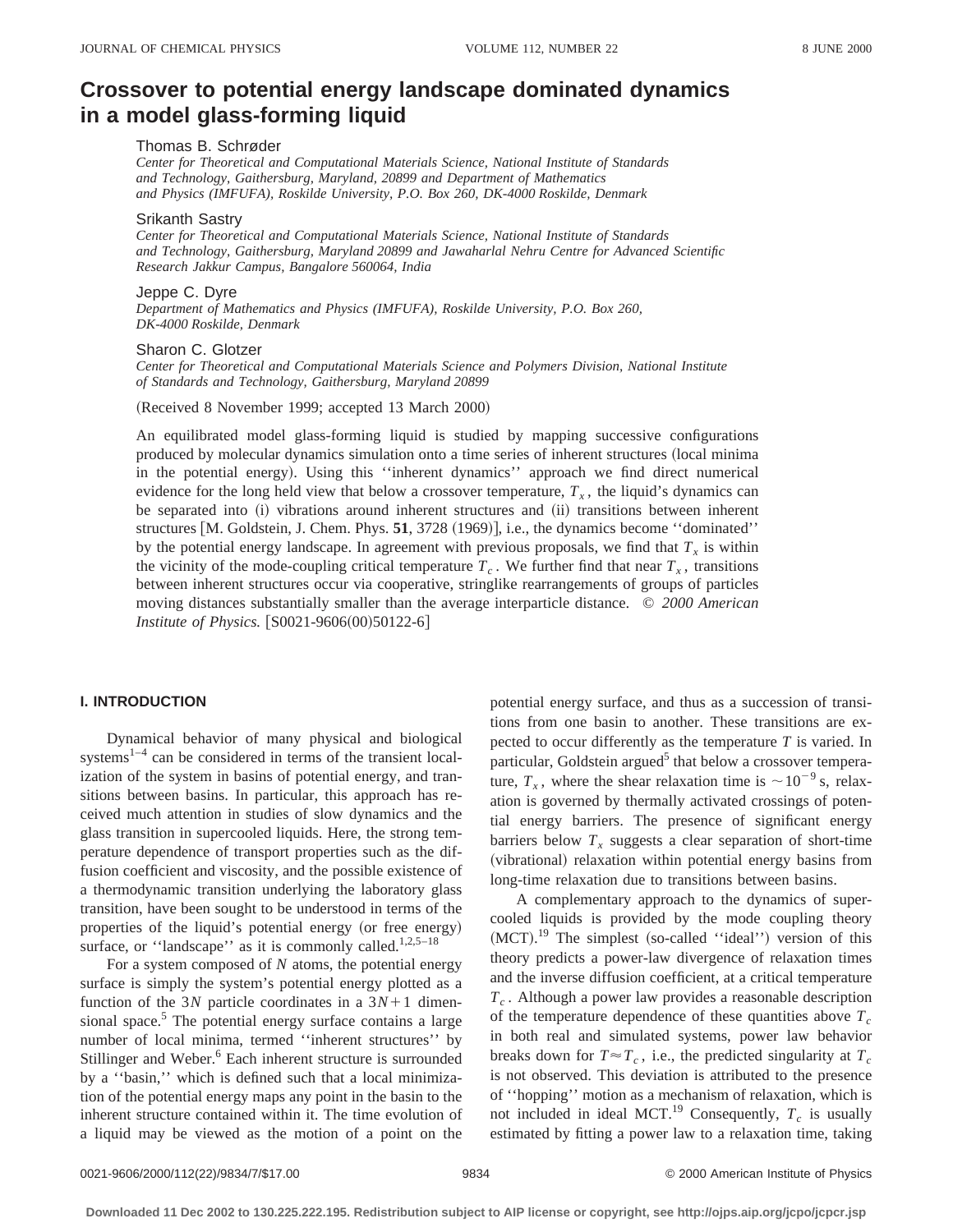

FIG. 1. Schematic describing the principle of the ''inherent dynamics'' approach. Successive configurations of the equilibrated liquid  $\mathbf{R}(t)$  are quenched to produce their corresponding inherent structures  $\mathbf{R}^I(t)$ . Successive inherent structures form a time series which we use to calculate the inherent self intermediate scattering function  $F_s^I(q,t)$  [Eq. (2.2)]. More generally, the inherent counterpart of any equilibrium quantity may be calculated in this fashion.

into account that this fit is expected to break down close to (and below)  $T_c$ .

It was noted by Angell<sup>7</sup> that experimentally it is often found that the shear relaxation time is on the order of  $10^{-9}$  s at the estimated  $T_c$ , leading to the argument that  $T_x \approx T_c$ (See also Ref. 20). The presence of a low temperature regime where barrier crossings dominate the dynamics, and the correspondence of the crossover to that regime with the mode coupling critical temperature  $T_c$ , has also been discussed in the context of mean field theories of certain spin glass models.21–23

The existence of the crossover temperature  $T_x$  and the corresponding separation of the dynamics can be directly tested with computer simulations, using the concept of inherent structures. In this paper, we map the dynamical evolution of an equilibrated model liquid to a time series of inherent structures for a range of temperatures. In this way, we test the extent to which short-time ''intrabasin'' relaxation is separable from long-time ''interbasin'' relaxation. Our results demonstrate that this separation becomes valid as the system is cooled, and we estimate the crossover temperature  $T_x$  to be close to the estimated value of  $T_c$ .

#### **II. INHERENT DYNAMICS**

In this section we describe the details of our approach, which is sketched in Fig. 1. After equilibration at a given thermodynamic state point, a discrete time series of configurations,  $\mathbf{R}(t)$ , is produced by standard molecular dynamics  $(MD)$  simulation. Each of the configurations  $\mathbf{R}(t)$  is then mapped to its corresponding inherent structure,  $\mathbf{R}^I(t)$ , by locally minimizing the potential energy in configuration space. We refer to this procedure as a ''quench.'' After quenching the configurations in  $\mathbf{R}(t)$ , we have two "parallel'' time series of configurations,  $\mathbf{R}(t)$  and  $\mathbf{R}^I(t)$ . The time series  $\mathbf{R}(t)$  defines the "true dynamics," which is simply the usual (Newtonian) MD dynamics. In an analogous way, the time series  $\mathbf{R}^I(t)$  defines the "inherent dynamics." If a function quantifying some aspect of the true dynamics is denoted by  $f(\mathbf{R}(t))$ , then the corresponding function,  $f(\mathbf{R}^{I}(t))$ , of the inherent dynamics is calculated in exactly the same way, except using the time series of inherent structures. For example, the self-intermediate scattering function,  $F_s(q,t)$ , and the *inherent* self intermediate scattering function,  $F_s^l(q,t)$ , are defined by

$$
F_s(q,t) \equiv \langle \cos \mathbf{q} \cdot (\mathbf{r}_j(t) - \mathbf{r}_j(0)) \rangle, \tag{2.1}
$$

and

$$
F_s^I(q,t) \equiv \langle \cos \mathbf{q} \cdot (\mathbf{r}_j^I(t) - \mathbf{r}_j^I(0)) \rangle, \tag{2.2}
$$

where  $\mathbf{r}_j^I(t)$  is the position of the *j*th particle in the inherent structure  $\mathbf{R}^I(t)$  and  $\langle \cdots \rangle$  denotes an average over *j* and the time origin.

In this paper, we quantitatively compare  $F_s(q,t)$  and  $F_s^I(q,t)$  to test whether the dynamics of a binary Lennard-Jones mixture can be separated into vibrations around, and transitions between, inherent structures. If so, then  $F_s^I(q,t)$ describes the relaxation of the liquid as described by  $F_s(q,t)$ , but with the effect of the vibrations removed. We show that this scenario becomes true below a crossover temperature,  $T_x$ , which is close to the lowest temperature simulated in the present work.

## **III. RESULTS**

In the following we present results from molecular dynamics simulations of a binary Lennard-Jones mixture in three dimensions, equilibrated at eight different temperatures. The model used for the present simulations is described in Ref. 24. The system contains 251 particles of type A and 249 particles of type B interacting via a binary Lennard-Jones potential with parameters  $\sigma_{BB}/\sigma_{AA} = 5/6$ ,  $\sigma_{AB} = (\sigma_{AA} + \sigma_{BB})/2$ , and  $\epsilon_{AA} = \epsilon_{AB} = \epsilon_{BB}$ . The masses are given by  $m_B/m_A = 1/2$ . The length of the sample is *L* =7.28 $\sigma_{AA}$  and the potential was cut and shifted at 2.5 $\sigma_{\alpha\beta}$ . All quantities are reported in reduced units; *T* in units of  $\epsilon_{AA}$ , lengths in units of  $\sigma_{AA}$  and time in units of  $\tau$  $\equiv (m_B \sigma_{AA}^2 / 48\epsilon)^{1/2}$  (this was misprinted in Ref. 24). Adopting "argon units" leads to  $\sigma_{AA} = 3.4 \text{ Å}$ ,  $\epsilon/k_B = 120 \text{ K}$ , and  $\tau$  $=3\times10^{-13}$  s. The simulations were performed in the NVE ensemble using the leapfrog algorithm with a time step of 0.01 $\tau$ , at constant reduced density,  $\rho$  = 1.296. The quenching was performed using the conjugate gradient method.<sup>25</sup>

We first briefly describe aspects of the true dynamics that demonstrate a qualitative change occuring in the temperature range investigated.

In Fig. 2 we show the quantity  $4\pi r^2 G_{sA}(r,t_1)$ , which is the distribution of displacements<sup>26</sup> of particles of type A during the time interval  $t_1$ . We define  $t_1$  as the time where the mean square displacement is unity,  $\langle r^2(t_1) \rangle_A = 1$ . At all temperatures the dynamics become diffusive  $(\langle r^2(t) \rangle_A \propto t)$  for *t*  $\geq t_1$  (see inset), i.e.,  $t_1$  marks the onset of diffusivity. At the highest temperatures,  $4\pi r^2 G_{sA}(r,t_1)$  agrees well with the Gaussian approximation [thick curve,  $G_{sA}(r,t_1)$ ]  $\propto$  exp( $-3r^2/2$ )]. As *T* is lowered, the distribution of particle displacements deviates from the Gaussian approximation, and a shoulder develops at the average interparticle distance  $(r \approx 1.0$  in the adopted units), which at  $T=0.59$  becomes a well-defined second peak. The second peak, observed also in other model liquids at low temperatures, indicates $27,28$  single particle "hopping" [see Fig. 3(a)]; particles stay relatively localized for a period of time (first peak), and then move approximately one interparticle distance, where they again become localized (second peak). Thus we see from Fig. 2 that as we approach our lowest simulated temperature *T*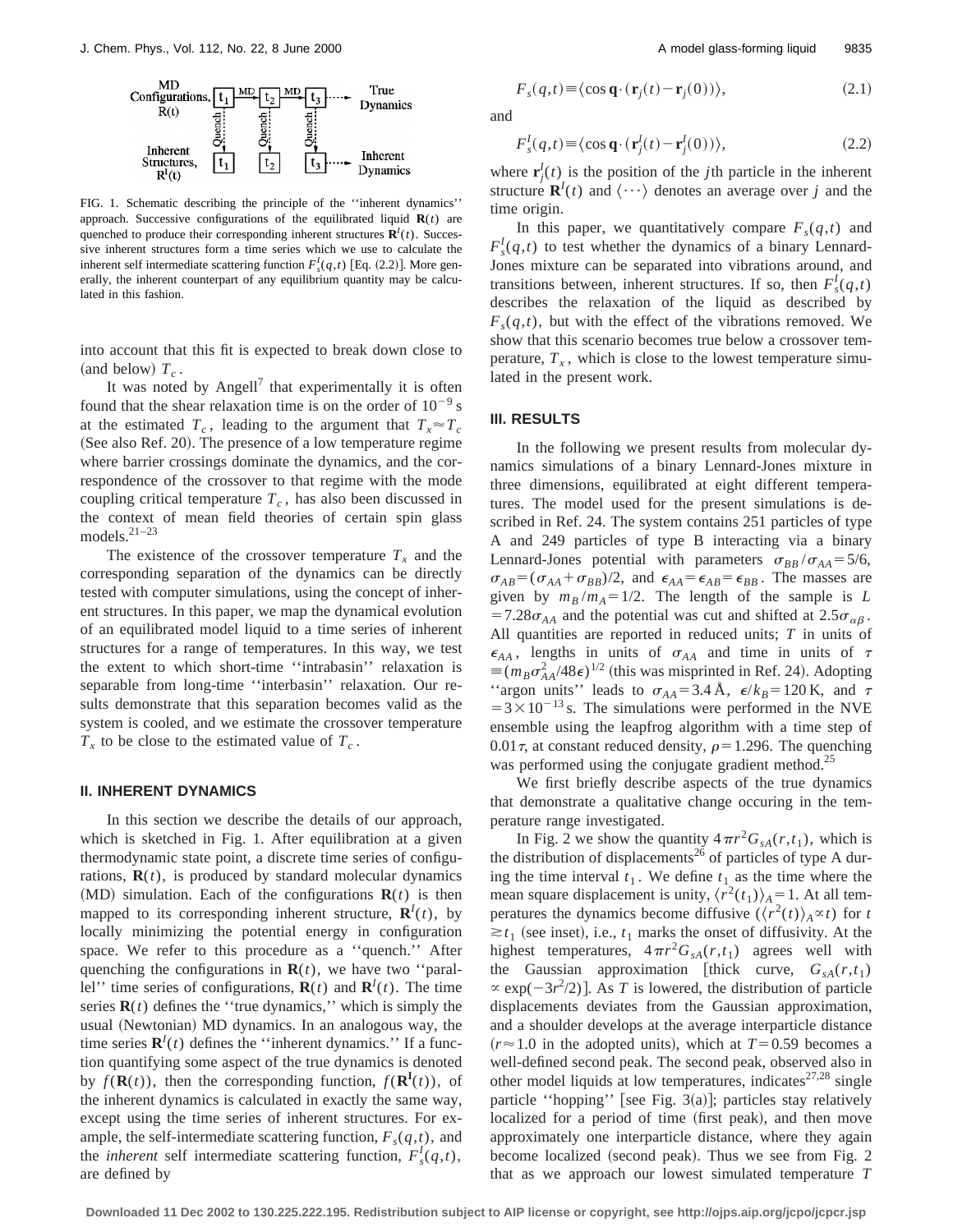

FIG. 2. Distribution of particle displacements for the A (large) particles,  $4\pi r^2 G_{sA}(r,t_1)$ , where  $t_1$  is defined by  $\langle r^2(t_1) \rangle_A = 1$  (see inset). At high *T* the Gaussian approximation (thick curve) is reasonable, whereas at the lowest  $T$  a second peak is present, indicating single particle hopping. (Inset) Mean square displacement of the A particles,  $\langle r^2(t) \rangle_A$ . Similar behavior is found for the B (small) particles.

 $=0.59$ , there is a qualitative change from dynamics well described by a Gaussian distribution to dynamics dominated by hopping processes.

In Fig.  $3(b)$  the inherent dynamics approach is applied to the true trajectory seen in Fig.  $3(a)$ . The resulting "inherent" trajectory'' consists of the positions of the particle in 1600 successive quenched configurations. The quenching procedure is seen to remove the vibrational motion from the true trajectory. The inherent trajectory will be discussed in more detail in Sec. IV.

We now compare the true self intermediate scattering function,  $F_s(q,t)$ , with its inherent counterpart  $F_s^I(q,t)$ . Figure  $4(a)$  shows the self-intermediate scattering function for the A particles,  $F_{sA}(q,t)$ , at  $q=7.5$  corresponding to the position of the primary peak in the static structure factor for



FIG. 3. (a) Trajectory of a particle at  $T=0.59$ . The elapsed time is  $\Delta t$ = 160 $\tau$  (the typical ''vibration'' time is  $\approx 1\tau$ ). At this temperature the dynamics is dominated by ''hopping;'' particles stay relatively localized for many time steps and then move approximately one interparticle distance, where they again become localized. (b) Applying the inherent dynamics approach to the trajectory above. The 1600 configurations used to generate the  $(rue)$  trajectory in  $(a)$  were quenched, and the positions of the particle in the resulting inherent structures are here plotted and connected by straight lines.



FIG. 4. (a)  $F_{sA}(q,t)$  plotted vs *t* on the log-scale for  $q=7.5$  at the same temperatures as in Fig 2. Data points are connected by straight lines. Dashed lines are fits to  $f(t) = f_c \exp(-(t/\tau_a)^{\beta})$ . (b)  $F_{sA}^I(q,t)$ , otherwise as above. In both  $(a)$  and  $(b)$ , the fitting was performed for  $t > 10$  for the two highest temperatures and for  $t > 30$  otherwise. Similar behavior is found for the B particles.

the A–A correlation. For each temperature  $F_s(q,t)$  was calculated from approximately 2000 configurations (depending on temperature). As *T* decreases,  $F_{sA}(q,t)$  is found to display the typical two-step relaxation, where the short time decay is attributed to vibrational relaxation (or "dephasing," see Ref. 11) of particles within cages formed by neighboring particles.<sup>29–31</sup> The long time, or  $\alpha$ -relaxation is separated from the short time regime by a plateau indicating transient localization, or ''caging'' of particles, and is generally observed to follow a stretched exponential form.

The self-part of the inherent intermediate scattering function for the A particles,  $F_{sA}^{I}(q,t)$  at  $q=7.5$ , is shown in Fig.  $4(b)$ . This was calculated by quenching each configuration used in Fig.  $4(a)$ , and then applying the same data analysis program on the resulting time series of inherent structures. As expected, the plateau disappears in the inherent dynamics, as previously shown also for the inherent meansquare displacement.<sup>24</sup> At all  $T$  we find that the long-time behavior of both  $F_{sA}(q,t)$  and  $F_{sA}^I(q,t)$  is well described by stretched exponentials (dashed lines). As a result, we can quantitatively compare the long time relaxation of  $F_{sA}(q,t)$ and  $F_{sA}^I(q,t)$  by comparing the fitting parameters  $\{\tau_\alpha, \beta, f_c\}$ of the stretched exponentials  $f(t) = f_c \exp(-(t/\tau_a)^{\beta})$ .

If the true dynamics can be separated into vibrations around and transitions between inherent structures, how do we expect the fitting parameters for the inherent selfintermediate scattering function,  $\{\tau_\alpha^l, \beta^l, f_c^l\}$  to be related to the fitting parameters for the true self intermediate scattering function,  $\{\tau_{\alpha}, \beta, f_{c}\}$ ? To answer this question, we assume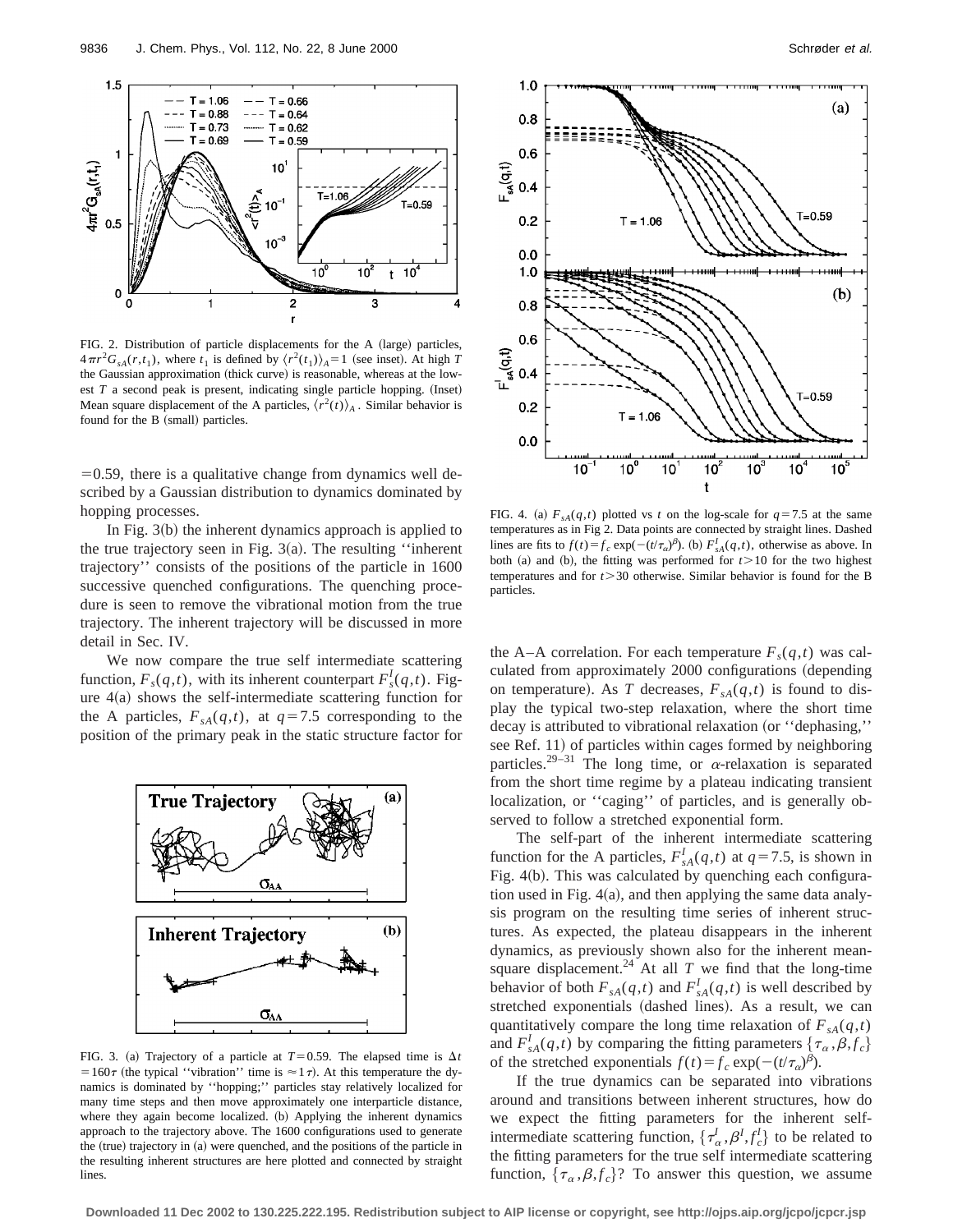that the initial relaxation in  $F_s(q,t)$  is due to vibrations (as widely accepted<sup>11,29–31</sup>). If this is the case, then we expect the quenching procedure to remove the initial relaxation (since it removes the vibrations), which means that  $F_s^I(q,t)$ can be thought of as  $F_s(q,t)$  with the initial relaxation removed. If vibration can be separated from transitions between inherent structures we may write for the *x*-displacement,  $\Delta x = \Delta x_{vib} + \Delta x_{inh}$ , where the two terms are statistically uncorrelated. Thus, [using an exponential instead of cosine in Eqs.  $(2.1)$  and  $(2.2)$ ] we find that the selfintermediate scattering function is a *product* of a term relating to vibrations and one relating to transitions between inherent structures. At long times the former becomes timeindependent, converging to the nonergodicity parameter. This in turn means that  $F_s^l(q,t)$  should be identical to the long time relaxation of  $F_s(q,t)$ , but rescaled to start at unity,  $\{\tau_{\alpha}^I, \beta^I, f_c^I\} = \{\tau_{\alpha}, \beta, 1\}.$ 

The fitting parameters used for fitting stretched exponentials to  $F_{sA}(q,t)$  [Fig. 4(a)] and  $F_{sA}^I(q,t)$  [Fig. 4(b)] are shown in Fig. 5; (a) relaxation times,  $\tau_{\alpha}$  and  $\tau_{\alpha}^{I}$ , (b) stretching parameters,  $\beta$  and  $\beta$ <sup>*I*</sup>, and (c) nonergodicity parameters,  $f_c$  and  $f_c^I$ . We also show in Fig. 5(a) the fit of the asymptotic mode coupling prediction  $\tau_{\alpha} \propto (T - T_c)^{-\gamma}$ , from which we find  $T_c = 0.592 \pm 0.006$  and  $\gamma = 1.41 \pm 0.07$ . The fitting was done without the lowest temperature, where hopping is clearly present in the system (see Fig. 2), since this type of particle motion is not included in the ideal mode coupling theory. Excluding the *two* lowest *T* gives a fit which is consistent with the one presented here; including all temperatures gives a considerably worse fit. Applying the same procedure to the inverse diffusion coefficient,  $D^{-1}(T)$ , gives  $T_c$ =0.574±0.005 and  $\gamma$ =1.40±0.09 (data not shown).

Also shown in Fig. 5 as insets are  $\tau_{\alpha}^{I}$  vs  $\tau_{\alpha}$  and  $\beta^{I}$  vs  $\beta$ . Within the error bars we find that  $\tau_{\alpha}$  and  $\tau_{\alpha}^{I}$  are identical at all temperatures. At the highest temperatures  $\beta$  is poorly defined since there is no well-defined plateau in  $F_{sA}(q,t)$ . Consequently it is difficult to compare  $\beta$  and  $\beta^I$  at high *T*, but we find that they become identical (within the error bars) at low *T*. Thus at low temperatures our results confirm the expectation that the inherent dynamics is simply a coarsegraining of the true dynamics, i.e., that  $\{\tau_{\alpha}^I, \beta^I\} = \{\tau_{\alpha}, \beta\}.$ On the other hand, the nonergodicity parameters  $f_c$  and  $f_c^I$ [Fig. 5(c)] are strikingly different. While  $f_c$  is roughly independent of  $T$ ,  $f_c^I$  increases towards unity as  $\overline{T}$  approaches our lowest temperature. The fact that we observe a temperature dependence of  $f_c^I$  approaching unity as  $T$  approaches our lowest temperature  $T=0.59$ , leads us to conclude that this is close to the crossover temperature,  $T_x$ . We note that Goldstein's estimate of shear relaxation times at  $T_r$  (10<sup>-9</sup> s) in our LJ units corresponds to  $3 \times 10^3$ , which is the same order of magnitude as  $\tau_{\alpha}$  in the temperature range where  $f_c$  approaches unity.

Below  $T<sub>x</sub>$ , the inherent dynamics can be thought of as the true dynamics with the effect of the vibrations removed, as shown above. How should the inherent dynamics be interpreted *above*  $T<sub>x</sub>$ ? In Fig. 4(b) the short time relaxation of the inherent self intermediate scattering function at high temperatures is seen to be approximately logarithmic in time. This is an artificial relaxation introduced by applying the



FIG. 5. Parameters describing the fit of  $F_{sA}(q=7.5,t)$  and  $F_{sA}^I(q=7.5,t)$  to stretched exponentials from Figs.  $3(a)$  and  $3(b)$ , respectively.  $(a)$  Relaxation times  $\tau_{\alpha}$  and  $\tau_{\alpha}^{I}$  vs *T*. The solid line is a fit to  $\tau_{\alpha} \propto (T - T_{c})^{-\gamma}$  excluding the lowest *T* in the fitting (see text). (Inset)  $\tau_{\alpha}^{I}$  vs  $\tau_{\alpha}$ . (b) Stretching parameters  $\beta$  and  $\beta$ <sup>*I*</sup> vs *T*. (Inset)  $\beta$ <sup>*I*</sup> vs  $\beta$ . (c) Nonergodicity parameters  $f_c$  and  $f_c^I$  vs *T*. Error bars are estimated from deviations between three independent samples. Similar behavior is found for the B particles.

quenching procedure at a temperature where the dynamics is *not* separated into vibrations around, and transitions between inherent structures, i.e., the quenching procedure is doing more than simply removing the vibrations around inherent structures. Presumably the inherent dynamics above  $T_x$  contains information about the underlying potential energy landscape. At the present, however, we do not know how to interpret this, and we do not have an explanation as to why the (artificial) initial relaxation appears to be logarithmic at high temperatures.

We now proceed to discuss Angell's proposal, that  $T<sub>x</sub>$  $\approx T_c$ . We find that both estimated values for  $T_c$  [0.592  $\pm 0.005$  from  $\tau_{\alpha}(T)$  and  $0.574 \pm 0.005$  from  $D^{-1}(T)$  are in the temperature range where  $f_c^I$  is approaching unity. We note that in the system investigated here two of the asymptotic predictions of the ideal mode coupling theory do not hold;  $\tau_{\alpha}$  and  $D^{-1}$  have different temperature dependence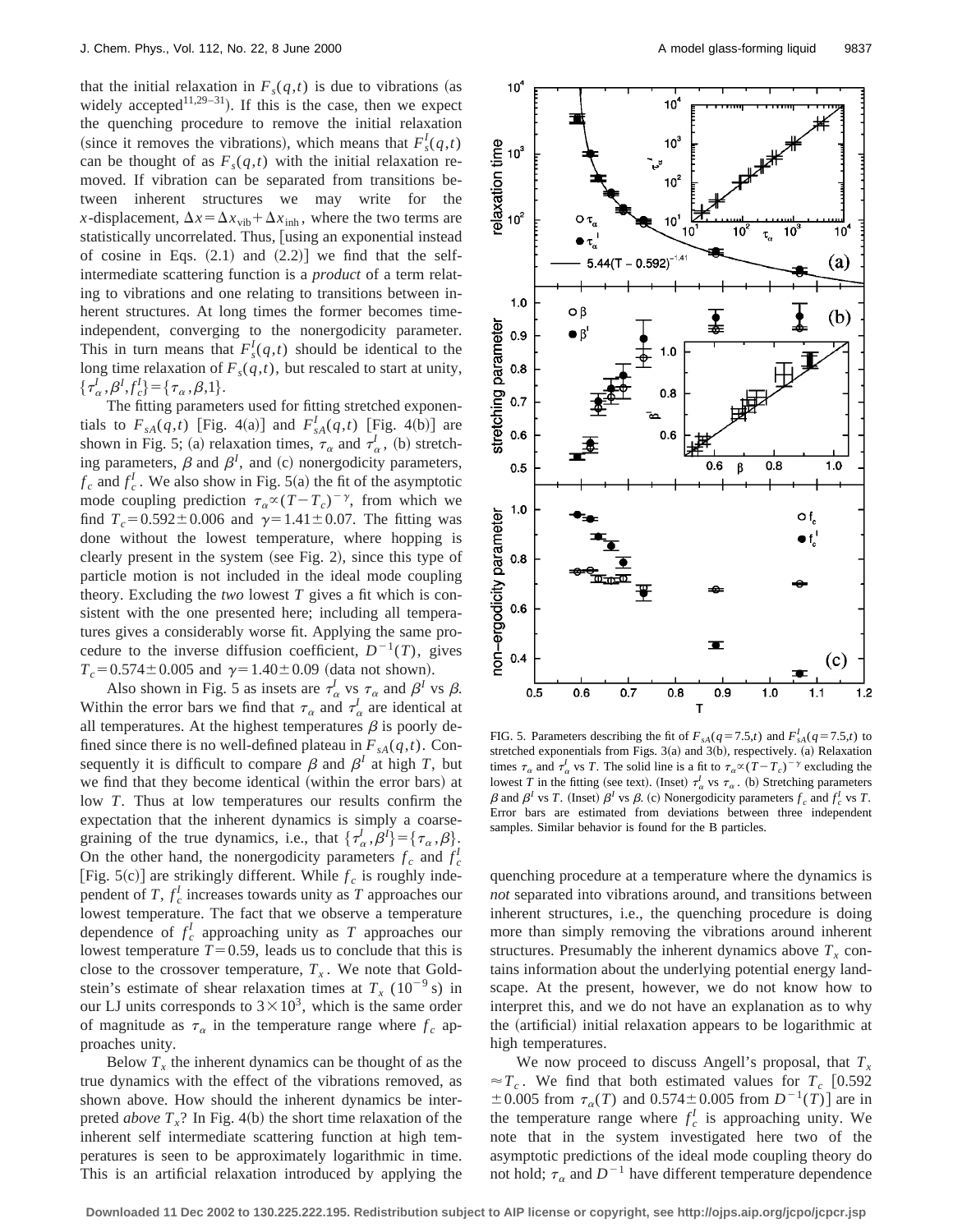and we do not find time-temperature superposition of the  $\alpha$ -part of the self intermediate scattering function. However, the argument given by Angell<sup>7</sup> (and Sokolov<sup>20</sup>) only relates to  $T_c$  as the temperature where power-law fits to experimental data tend to break down, i.e., the ''usage'' of MCT in this argument is similar to the way we have estimated  $T_c$  in Fig.  $5(a)$ , and does not require, e.g., time-temperature superposition.

Using the concept of inherent dynamics we have thus found evidence that for  $T \leq T_x \approx T_c$  the dynamics is dominated by transitions over energy barriers. Using molecular dynamics simulations of a binary Lennard-Jones mixture it was demonstrated by Sastry *et al.* (Ref. 13) that the regions of the potential energy landscape a liquid explores depends on temperature. In particular, Sastry *et al.* studied the average inherent structure energy,  $\langle E^{I}(T) \rangle$ , found when quenching an equilibrated liquid at the temperature *T*.  $\langle E^I(T) \rangle$  was found to be (roughly) constant above a temperature  $T_A$ , whereas it decreases when the liquid is cooled below  $T_A$ , i.e., the liquid explores deeper and deeper lying regions of the potential energy landscape. The temperature  $T_A$  was found to be well above the estimated value of the modecoupling critical temperature  $T_c$ , and it was found to coincide with the onset of non-exponential relaxation. We find similar behavior in the system investigated here, with  $T_A$  $\approx$  1.0. The temperature dependence of  $\langle E^{I}(T) \rangle$  is related to the configurational entropy  $S_{conf}(E^I) \equiv k_B \ln[\Omega(E^I) \delta E^I]$ , where  $\Omega(E^I) \delta E^I$  is the number of inherent structures between  $E^I$  and  $E^I + \delta E^I$ .  $S_{conf}(E^I)$  has recently been calculated by 3 independent groups.<sup>16–18</sup> It was found that below a crossover temperature larger than  $T_c$  and close to  $T_A$ , the total entropy of the system is well approximated by the sum of independent contributions from the configurational and the vibrational entropy, respectively. Thus, from this ''thermodynamic'' approach, one finds a crossover temperature that is considerably higher than the crossover temperature found when using the inherent dynamics approach presented here. These two approaches are complementary, and probe different aspects of the potential energy landscape. Our results may be more closely related to results found using instantaneous normal mode analysis.<sup>11,32</sup> For a soft sphere system it was found<sup>32</sup> that the number of extended unstable normal modes becomes very small close to  $T_c$ . Similar results were found for water (the SPC/E model).<sup>11</sup> These results were interpreted as indicating that at  $T_c$  the dynamics become dominated by potential energy barriers, which is consistent with the results presented here.

## **IV. TRANSITIONS BETWEEN INHERENT STRUCTURES**

As shown in the previous section, separation of the dynamics into vibrations around and transitions between (the basin of attraction of) inherent structures becomes possible as  $T$  approaches  $T<sub>x</sub>$ , which is close to our lowest simulated temperature  $T=0.59$ . At this temperature, it therefore becomes meaningful to examine the details of the transitions between successive inherent structures. We identify such transitions by quenching the MD configurations every  $0.1\tau$ (i.e., every 10 MD-steps) and looking for signatures of the



FIG. 6. Identifying transitions between inherent structures. (a) The inherent structure energy  $E^I(t)$  vs time. (b)  $\Delta R^I$  [Eq. (4.1)] vs time. A transition between (the basin of attraction of) two inherent structures is indicated by a jump in  $E^{I}(t)$  and a corresponding peak in  $\Delta R^{I}(t)$ .

system undergoing a transition from one inherent structure to another. We have considered two such signatures; (i) We monitor the inherent structure energy  $E^{I}(t)$  as a function of time, as shown in Fig.  $6(a)$ . (ii) We monitor the distance in configuration space  $\Delta R^I(t)$  between two successive quenched configurations<sup>33</sup> [Fig.  $6(b)$ ], where

$$
\Delta R^{I}(t) \equiv |\mathbf{R}^{I}(t+0.1) - \mathbf{R}^{I}(t)| \tag{4.1}
$$

$$
= \sqrt{\sum_{j=1}^{N} (\mathbf{r}_j^{I}(t+0.1) - \mathbf{r}_j^{I}(t))^2}.
$$
 (4.2)

Each jump in  $E^{I}(t)$  corresponds to a peak in  $\Delta R^{I}(t)$ , indicating a transition to a new inherent structure. In the (rare) event where a transition occurs between two inherent structures with the same energy,  $\Delta R^I(t)$  will still exhibit a peak even in the absence of a jump in  $E^I(t)$ , and for this reason we use  $\Delta R^I(t)$  to identify transitions. The condition  $\Delta R^I(t)$  > 0.1 was found to be a sufficient threshold for this purpose. When evidence of a transition was found in a time interval  $\Delta t$ =0.1 $\tau$ , this time interval was divided into 10 subintervals of  $\Delta t$ =0.01 $\tau$  and the procedure described above was repeated.

For each transition, we monitor the difference between the particle positions in the two successive inherent structures. The distribution  $p(r)$  of all such particle "displacements'' averaged over the 12 000 transitions we have identified is shown in Fig. 7. While many particles move only a small distance  $(r<0.2)$  during a transition from one inherent structure to the next, a number of particles move farther, and in particular, we find that the distribution for  $r > 0.2$  is to a good approximation exponential. At present we have no explanation of the origin of the exponential decay in the tail of  $p(r)$  (if this is indeed the true functional form). The dotted curve is a fit to a power law with exponent  $-5/2$ , which is a prediction from linear elasticity theory,  $34$  describing the displacements of particles in the surroundings of a local rearrangement ''event.'' This power-law fit does not look very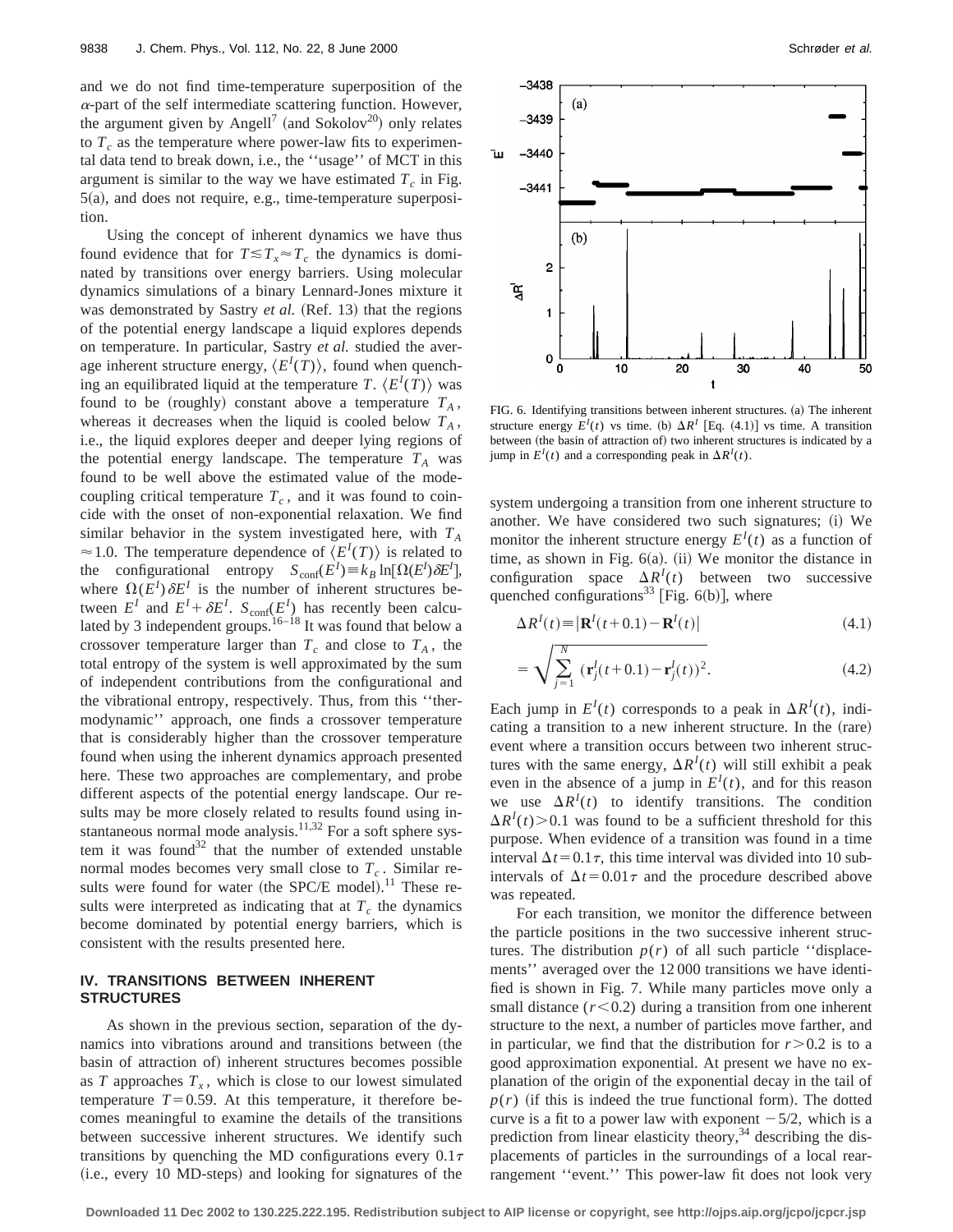

FIG. 7. Distribution of particle displacements during transitions between successive inherent structures at  $T=0.59$ . The integral of the distribution is normalized to be the number of particles  $N = 500$ . Full curve is a fit to an exponential, for  $0.3 < r < 1.0$ . The dotted curve is a fit to a power law with  $(\text{fixed})$  exponent  $-5/2$  (Ref. 34) for  $0.1 \le r \le 0.2$ .

convincing by itself, but we note that the exponent was not treated as a fitting parameter (i.e., only the prefactor was fitted), and the power law *must* break down for small displacements, since these correspond to distances far away from the local event, and are thus not present in our relatively small sample. From the change in behavior of  $p(r)$  at  $r \approx 0.2$ , it is reasonable to think of particles with displacements larger than 0.2 as those taking part in the local event, and the rest of the particles as merely ''adjusting'' to the local event. (Note however, that our data do not imply what is cause and what is effect, or even if such a distinction is meaningful.) Using this definition we find that on average approximately 10 particles participate in an event.

Figure 7 has two important consequences with regards to points discussed earlier in this paper. The first point relates to the single particle hopping indicated by the secondary peak in  $4\pi r^2 G_s(r,t)$  (Fig. 2) at low temperatures. A common interpretation of the single particle hopping is that the jump of a particle from one "localized state" (first peak) to the second localized state (secondary peak), corresponds to the transition of the system over an energy barrier from one inherent structure to the next. If such a transition typically occurs over a single energy barrier, i.e., without any new inherent structures between the two states, we would expect to find a preference for displacements of one average interparticle distance  $(r \approx 1)$  in Fig. 7. That this is *not* the case demonstrates that the hopping indicated by the secondary peak in  $4\pi r^2 G_s(r,t)$  at low temperatures is *not* due to transitions over single energy barriers. Instead, as seen in the inherent trajectory in Fig. 3, the jump occurs via a number of ''intermediate'' inherent structures.

The second important consequence of Fig. 7 is that particles in the surroundings of a local event are displaced by small distances. This kind of motion is difficult to detect in the true dynamics, since it is dominated by the thermal vibrations. Presumably this kind of motion is the reason why the inherent trajectory in Fig. 3 shows small displacements  $(\leq 0.2\sigma_{AA})$ , even when the corresponding true trajectory seems to vibrate around the same position. When a transition



FIG. 8. Before (light) and after (dark) one typical transition, all the particles which move a distance greater than  $0.2\sigma_{AA}$ . Particles are shown with a diameter of  $\sigma_{AA}$ . Note that most particles move considerably *less* than  $\sigma_{AA}$ (compare Fig. 7). The cooperative, stringlike nature of the particle motions during the interbasin transition can be clearly seen.

between inherent structures involving significant particle rearrangements in the surroundings occurs, the particle starts vibrating around a position that is slightly displaced, and a corresponding small displacement of the inherent trajectory is seen. This view of the dynamics is also consistent with the fact that the first peak in the inherent counterpart of  $4\pi r^2 G_s(r,t)$  (not shown, see Ref. 24) is not a delta function in  $r=0$ .

By observing, for a number of transitions, the positions of all particles that moved a distance greater than 0.2 during a transition, we find these particles to be clustered together in ''strings,'' as shown in Fig. 8. Typically, one transition appears to involve just one stringlike cluster. Detailed investigations of the transition events will be presented in a separate publication. Here we simply note that stringlike particle motion has been observed also in the true dynamics above  $T_c$ in a similar binary Lennard-Jones mixture.<sup>35</sup> Those strings are found on long time scales and involve particles moving approximately one interparticle distance, and are thus different from, but presumably related to, the strings found in the present work.

## **V. CONCLUSIONS**

We have investigated the dynamics of a model glassforming liquid in terms of its potential energy landscape by ''quenching'' a time series of MD configurations to a corresponding time series of inherent structures. In this way we have provided numerical evidence for the conjecture, originally made by Goldstein 30 years ago in this journal, $5$  that below a crossover temperature  $T<sub>x</sub>$  the dynamics of the liquid can be separated into vibrations around and transitions between inherent structures. Specifically, by comparing the self-intermediate scattering function  $F_s(q,t)$  with its inherent counterpart  $F_s^I(q,t)$  we presented evidence for the existence of  $T<sub>x</sub>$ . It is perhaps not surprising that the dynamics of a liquid becomes dominated by the structure of the potential energy landscape at sufficiently low temperatures. What we have done here using the concept of inherent dynamics, is to provide direct numerical evidence for this, *and* we have shown that this regime can be reached by equilibrium molecular dynamics (for the particular system investigated here). To our knowledge this is the first time such evidence has been presented.

In agreement with previous proposals<sup>7,20,21</sup> we find  $T_x$  $\approx T_c$ , where  $T_c$  is estimated from a power-law fit to  $\tau_\alpha$ .